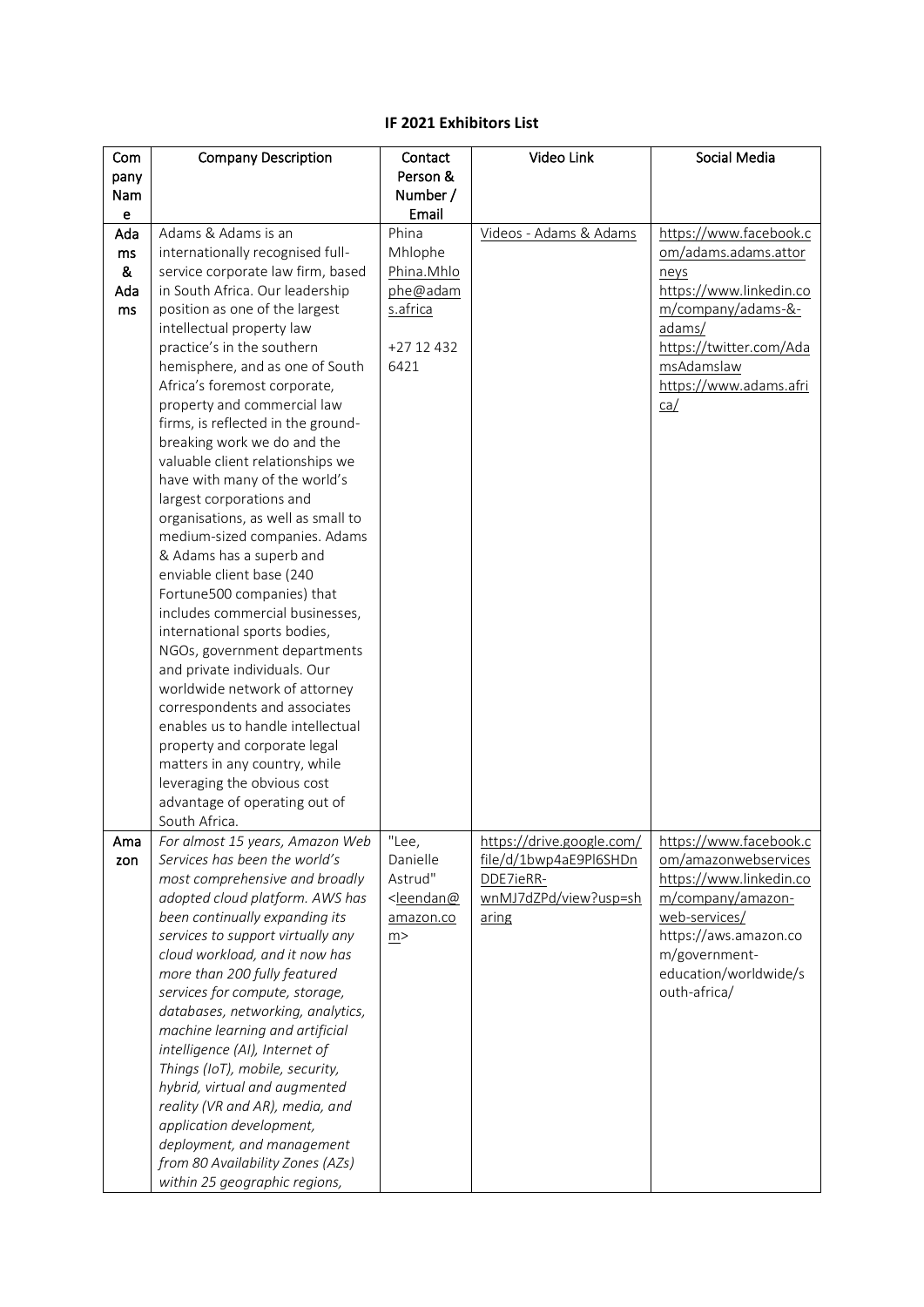|                  | with announced plans for 15<br>more Availability Zones and five<br>more AWS Regions in Australia,<br>India, Indonesia, Spain, and<br>Switzerland. Millions of<br>customers-including the fastest-<br>growing startups, largest<br>enterprises, and leading<br>government agencies-trust AWS<br>to power their infrastructure,<br>become more agile, and lower<br>costs. To learn more about AWS,<br>visit aws.amazon.com.                                                                                                                                                                                                                                                                                                                                                                                                                                                                                    |                                                                              |                                                 |                                                                                                                    |
|------------------|--------------------------------------------------------------------------------------------------------------------------------------------------------------------------------------------------------------------------------------------------------------------------------------------------------------------------------------------------------------------------------------------------------------------------------------------------------------------------------------------------------------------------------------------------------------------------------------------------------------------------------------------------------------------------------------------------------------------------------------------------------------------------------------------------------------------------------------------------------------------------------------------------------------|------------------------------------------------------------------------------|-------------------------------------------------|--------------------------------------------------------------------------------------------------------------------|
| Afrii<br>tech    | We are a digital agency, Web<br>design, Web Development, and<br>Software development based in<br>Durban Umlazi South Africa. We<br>deliver a personal, passionate &<br>tailored service to each and every<br>one of our clients.<br>We cater to your individual<br>needs. We will carefully break<br>down and examine your business<br>in order to come up with the<br>strategy that best serves your<br>clients. For more information:<br>wiseman@afriitech.co.za                                                                                                                                                                                                                                                                                                                                                                                                                                           | wiseman@<br>afriitech.co.<br>$\underline{z}\underline{a}$                    | https://cards.afriitech.co.<br><u>za/</u>       |                                                                                                                    |
| <b>BOR</b><br>DA | <b>BORDA</b> (Bremen Overseas<br>Research & Development<br>Association) founded in 1977 is a<br>global NGO specialising in full-<br>cycle decentralised sanitation.<br>With over 40 years' experience,<br>BORDA started designing and<br>implementing DEWATS<br>(decentralised wastewater<br>treatment solutions) with<br>partners from France, India, and<br>China. Since then, BORDA<br>together with its international<br>networks have implemented<br>more than 3000 systems<br>worldwide. BORDA is active in<br>more than 20 countries around<br>the world, in South Africa the<br>local office was founded in 2018<br>to extend the wastewater<br>infrastructure for inhabitants of<br>peri-urban areas. BORDA South<br>Africa has projects in new and<br>existing low-income housing<br>developments, informal<br>settlements, and schools.<br>In recent years, water has<br>become a scarce valuable | Alvin<br>Anderson<br>+27 031940<br>4102<br>anderson@<br>borda-<br>africa.org | https://www.youtube.co<br>m/watch?v=DnfSBc8aJ7E | https://www.facebook.c<br>om/borda.bremen<br>https://twitter.com/BO<br>RDA Bremen<br>https://borda-<br>africa.org/ |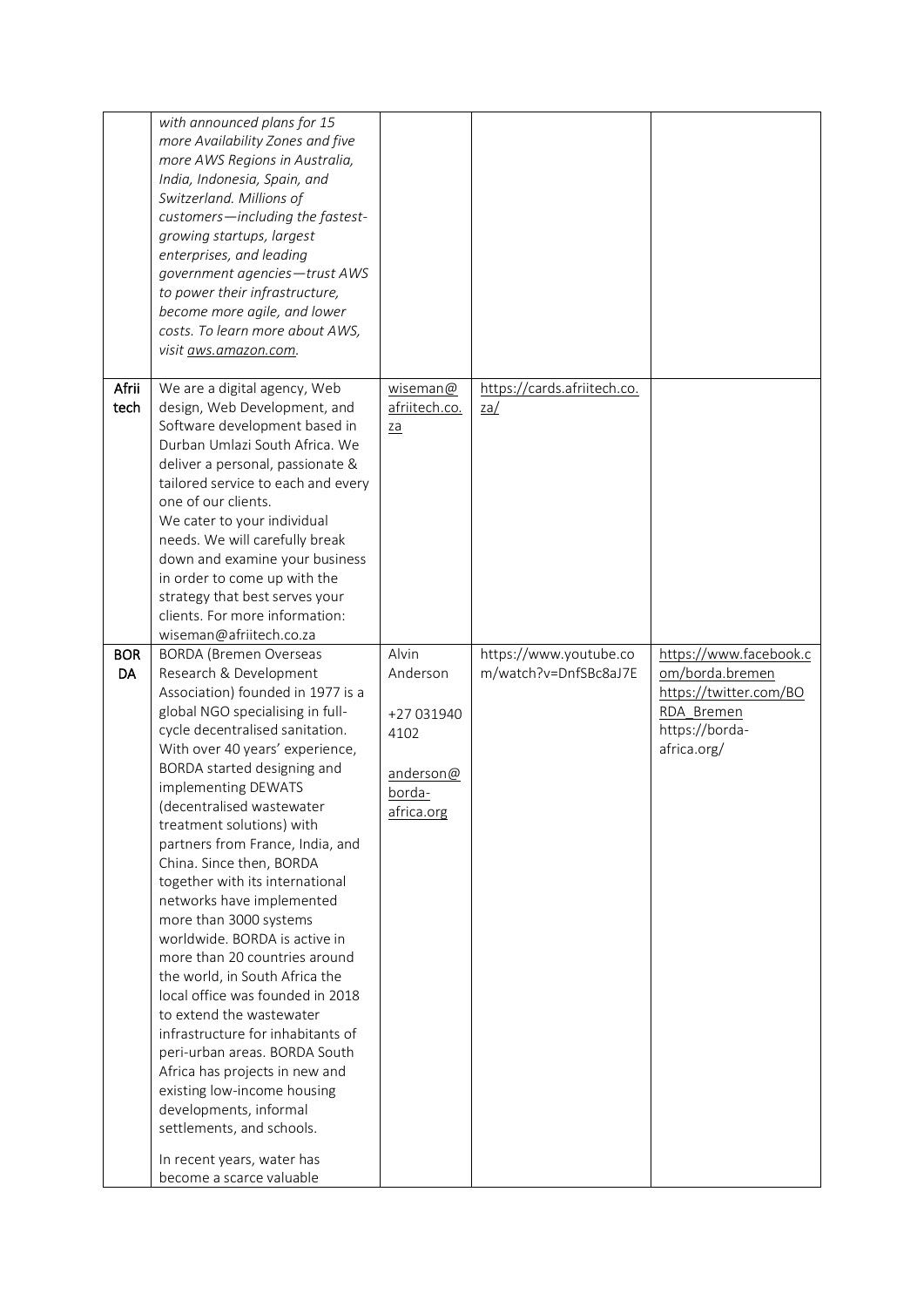|                         | commodity and resource in South<br>Africa, this motivated the<br>community of professionals in the<br>water and sanitation sectors to<br>direct their thinking towards<br>innovative solutions that<br>consume less water and extract<br>resources from used water.<br>eThekwini Municipality, has<br>become a leader in the piloting of<br>innovative technologies with<br>sustainable prospects. BORDA has<br>worked with eThekwini<br>Municipality for many years to<br>exchange knowledge and build<br>capacity in water and sanitation<br>sector, and to advise on<br>innovative technologies and local<br>implementation of DEWATS.          |                                        |                                                                                    |                                       |
|-------------------------|----------------------------------------------------------------------------------------------------------------------------------------------------------------------------------------------------------------------------------------------------------------------------------------------------------------------------------------------------------------------------------------------------------------------------------------------------------------------------------------------------------------------------------------------------------------------------------------------------------------------------------------------------|----------------------------------------|------------------------------------------------------------------------------------|---------------------------------------|
| Eloh<br>App             | Eloh Enterprise is 100% Black<br>owned Business which started<br>in 2018, and has recently<br>launched an Application<br>Called Eloh App The Application<br>helps to connect customers with<br>the nearest professional Service<br>provider with just one tap<br>on they smart phone, bringing<br>convenient and efficiency on for<br>both parties. Our current market<br>is mostly small businesses,<br>qualified skilled individual and<br>unemployed youth who can meet<br>the app criteria. At Eloh App we<br>noticed a huge gap in the market<br>and high unemployment rate and<br>retrenchment session which<br>affected a lot of people and | Sanele<br>Mhlongo<br>+27 617044<br>798 | https://www.youtube.co<br>m/watch?v=ysSu4eniMiE<br>&t=131s                         | https://www.facebook.c<br>om/Elohapp/ |
| Blac<br>k<br><b>Box</b> | companies<br>Black Box is a Product Design and<br>Development company that<br>specializes in digital solutions that<br>solve complex real-world<br>challenges. In a world where<br>technology is being innovated,<br>developed and integrated into<br>society at large faster than the<br>rate of policy making and<br>regulation, our aim is to design<br>digital platforms that provide<br>useful services to society at large<br>in a safe and future proof                                                                                                                                                                                     |                                        | https://drive.google.com/<br>file/d/1ErA6Am7VuVFcDa<br>9gdAZYow6kIxrfGLzk/vie<br>W |                                       |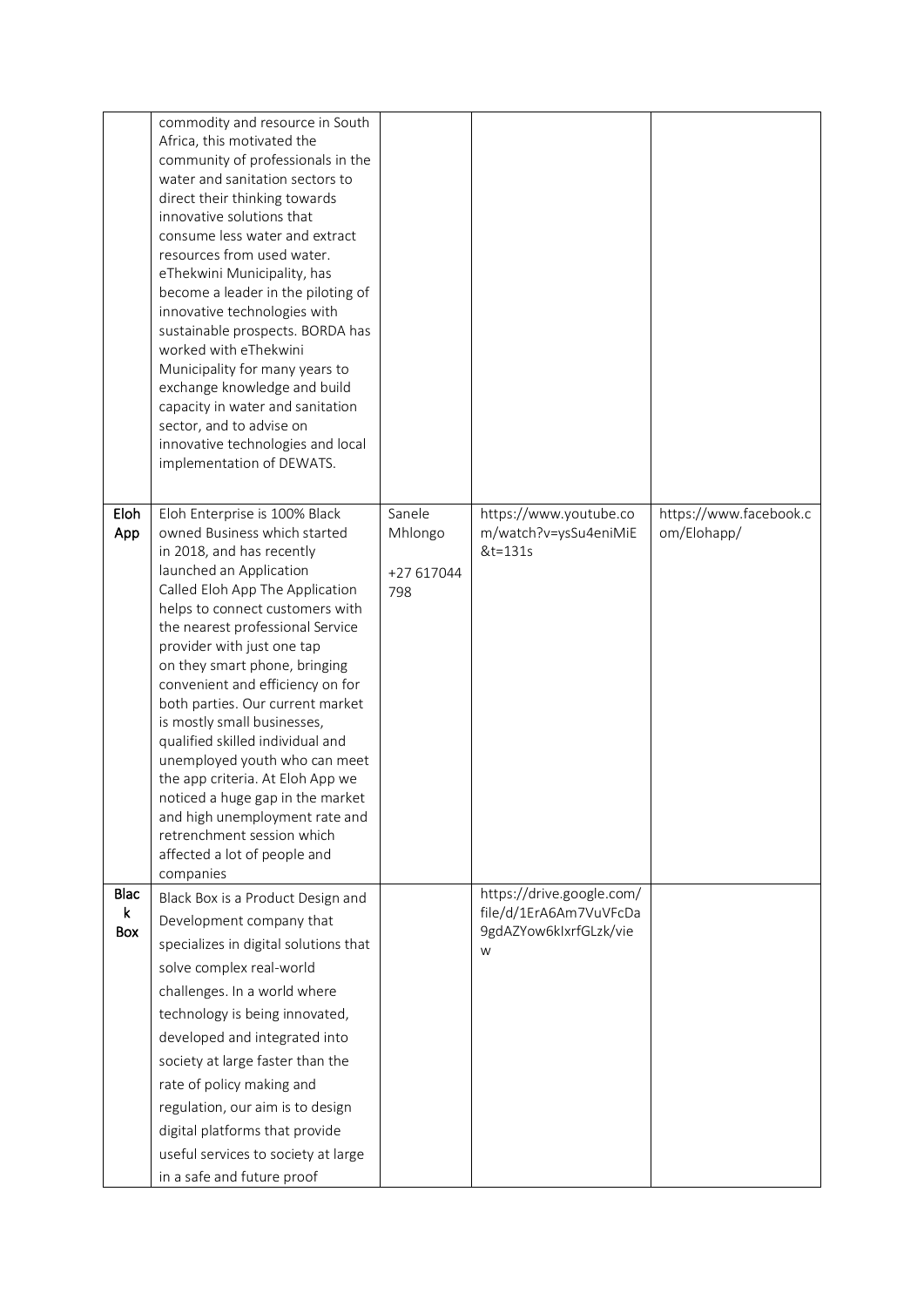|              | manner. We're based in Durban,                                         |                         |                        |  |
|--------------|------------------------------------------------------------------------|-------------------------|------------------------|--|
|              | South Africa and focus on                                              |                         |                        |  |
|              | challenges faced in the African                                        |                         |                        |  |
|              | continent, while offering some                                         |                         |                        |  |
|              | services abroad. It's from this aim                                    |                         |                        |  |
|              |                                                                        |                         |                        |  |
|              | that we derive our mission                                             |                         |                        |  |
|              | statement from as follows:                                             |                         |                        |  |
|              | "Through our commitment to                                             |                         |                        |  |
|              | Human Centred solutions and                                            |                         |                        |  |
|              | Innovative Technology, we                                              |                         |                        |  |
|              | pioneer in collaboratively solving                                     |                         |                        |  |
|              | complex real world challenges                                          |                         |                        |  |
|              | for an African context that                                            |                         |                        |  |
|              | provides value to all stakeholders,                                    |                         |                        |  |
|              | by creating products that are                                          |                         |                        |  |
|              |                                                                        |                         |                        |  |
|              | beautiful in form and function."                                       |                         |                        |  |
|              |                                                                        |                         |                        |  |
| Flow         | The company was founded on 06                                          | Sanele                  |                        |  |
| Tech         | August 2020, after two years                                           | Mtambo                  |                        |  |
| nolo<br>gies | working for a Tech Start upl Had<br>come to the realization that I am  |                         |                        |  |
|              | in love with software                                                  | mtambosan<br>ele@gmail. |                        |  |
|              | development, Instead of working                                        | com                     |                        |  |
|              | for a company I had a dream todo                                       |                         |                        |  |
|              | it for myself, and my community,                                       |                         |                        |  |
|              | this would enable me to put my                                         |                         |                        |  |
|              | focus on ideas that I saw as                                           |                         |                        |  |
|              | innovative and would better                                            |                         |                        |  |
|              | South Africa, and Iwas able to<br>follow this passion because lam      |                         |                        |  |
|              | not driven by the monthly income                                       |                         |                        |  |
|              | instead by my love for innovation                                      |                         |                        |  |
|              | and development. In 5 years I                                          |                         |                        |  |
|              | hope to be in a position to groom                                      |                         |                        |  |
|              | more South African software                                            |                         |                        |  |
|              | developers who are driven by                                           |                         |                        |  |
|              | innovation and bettering South<br>Africa, I hope to be in a position   |                         |                        |  |
|              | to employ Software developers                                          |                         |                        |  |
|              | and also meet they income                                              |                         |                        |  |
|              | requirementswhilst creating                                            |                         |                        |  |
|              | anenvironmentthat                                                      |                         |                        |  |
|              | supportsmore South African Tech                                        |                         |                        |  |
|              | creativeto work on projects for                                        |                         |                        |  |
|              | the betterment of our country.In<br>10 years I plan to have one of the |                         |                        |  |
|              | biggest Software Development                                           |                         |                        |  |
|              | Companies in South Africa that                                         |                         |                        |  |
|              | can internationally compete with                                       |                         |                        |  |
|              | other companies around the                                             |                         |                        |  |
|              | world.<br>GreenGold Technology is an                                   |                         |                        |  |
| Gree         |                                                                        | Joash                   | https://www.youtube.co |  |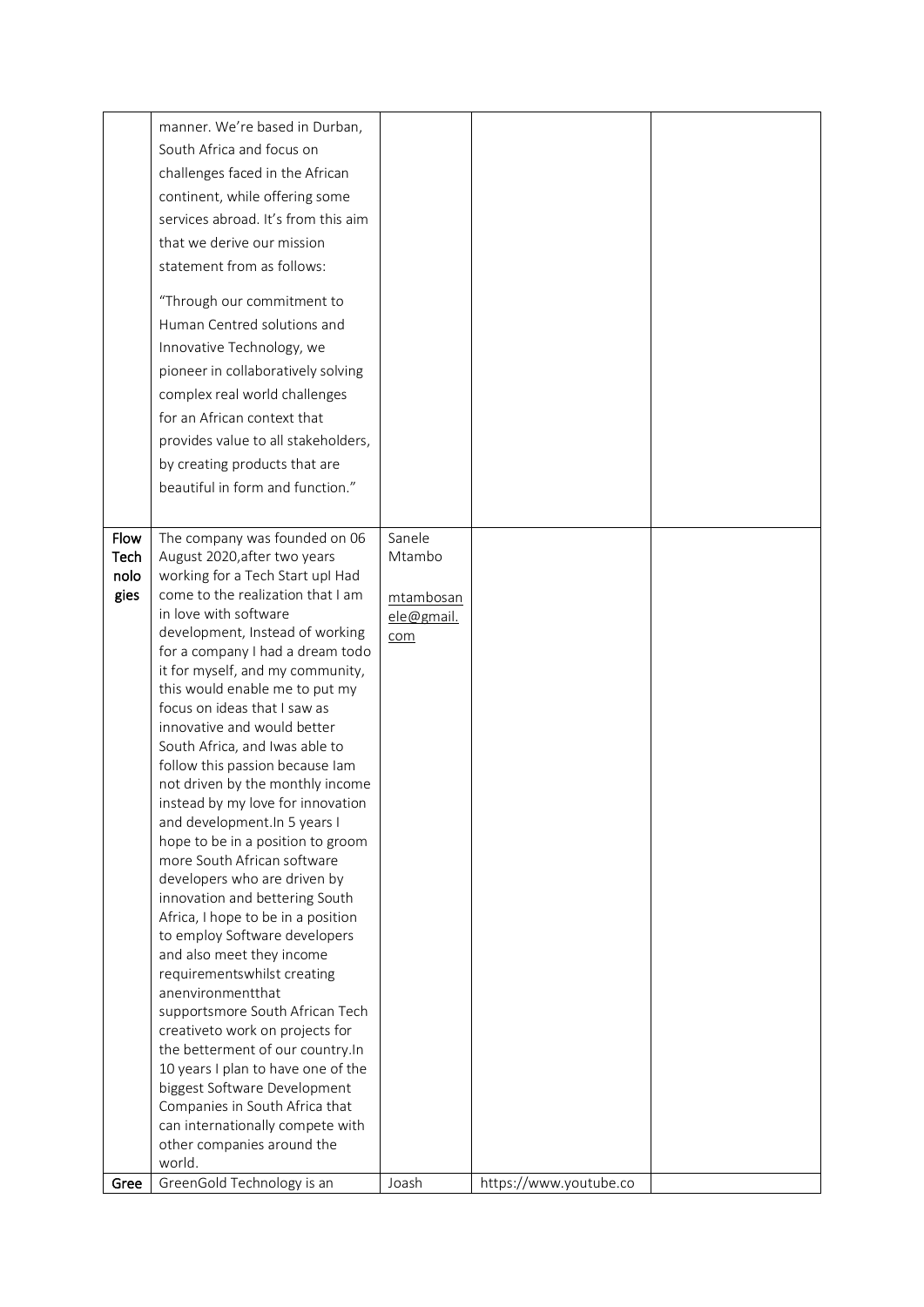| n<br>Gold<br>Tech<br>nolo<br>gies              | aquaculture company based in<br>Verulam, Durban, SouthAfrica.<br>We farm a fish called Tilapia for<br>local commercial salesand grow<br>microorganisms such as<br>phytoplankton and zooplankton                                                                                                                                                                                                                                                                                                                                                                                                                                                                                                 | Govindsam<br>У<br>+27 769101<br>383                                    | m/watch?v=zk-0m-<br>fPohc&t=73s                            |                                                |
|------------------------------------------------|-------------------------------------------------------------------------------------------------------------------------------------------------------------------------------------------------------------------------------------------------------------------------------------------------------------------------------------------------------------------------------------------------------------------------------------------------------------------------------------------------------------------------------------------------------------------------------------------------------------------------------------------------------------------------------------------------|------------------------------------------------------------------------|------------------------------------------------------------|------------------------------------------------|
|                                                | for fish feed. Our company won<br>the Youth Innovation challenge<br>for our innovative phytoplankton<br>filtration design.GreenGold<br>Technology sought to address the<br>problems that exist with<br>traditional fish farming which<br>include high chemical usage and<br>waste levels. This waste can<br>cause serious harm to the<br>environment and natural<br>ecosystems. Therefore,<br>GreenGold Technology developed<br>a farming methodology that is<br>environmentally sustainable<br>based on a closed loop system. In<br>this system, there exists a<br>symbiotic relationship between<br>fish and phytoplankton (a<br>microorganism) where one tank<br>contains fish which produce | joashgovind<br>samy@gma<br>il.com                                      |                                                            |                                                |
|                                                | harmful waste products such as<br>carbon dioxide and ammonia.                                                                                                                                                                                                                                                                                                                                                                                                                                                                                                                                                                                                                                   |                                                                        |                                                            |                                                |
| Glob<br>al<br>Heal<br>th<br><b>Biot</b><br>ech | WHAT WE DO<br>Global Health Biotech (PTY) LTD<br>manufactures the natural anti-<br>inflammatory ointment/cream<br>named La-Africa Soother (LAS)<br>from medicinal plants. La-Africa<br>Soother (LAS) product offers<br>athletes, sportsmen and women<br>an alternative natural anti-<br>inflammatory cream/ointment.<br><b>SERVICES</b>                                                                                                                                                                                                                                                                                                                                                         | Prof Keo<br>+27 824997<br>354<br>keo@global<br>healthbiote<br>ch.co.za | https://www.youtube.co<br>m/watch?v=iJu8j04UyrU<br>$&t=1s$ | https://www.globalheal<br>thbiotech.co.za/     |
|                                                | Our services provide short<br>learning programme (SLP) for<br>tissue engineering and<br>regenerative medicine, products<br>development/prototype, testing<br>safety and efficacy of products,<br>grant and proposal writing, assist<br>with commercialization of<br>products.                                                                                                                                                                                                                                                                                                                                                                                                                   |                                                                        |                                                            |                                                |
| <b>JCI</b>                                     | The Junior Chamber International<br>S.A (Durban Chapter).                                                                                                                                                                                                                                                                                                                                                                                                                                                                                                                                                                                                                                       | Sabelo<br>Ndimande                                                     |                                                            | https://www.facebook.c<br>om/groups/jcimembers |
|                                                | The Junior Chamber International<br>Durban Chapter (JCI Durban) is a                                                                                                                                                                                                                                                                                                                                                                                                                                                                                                                                                                                                                            | +27 084820                                                             |                                                            |                                                |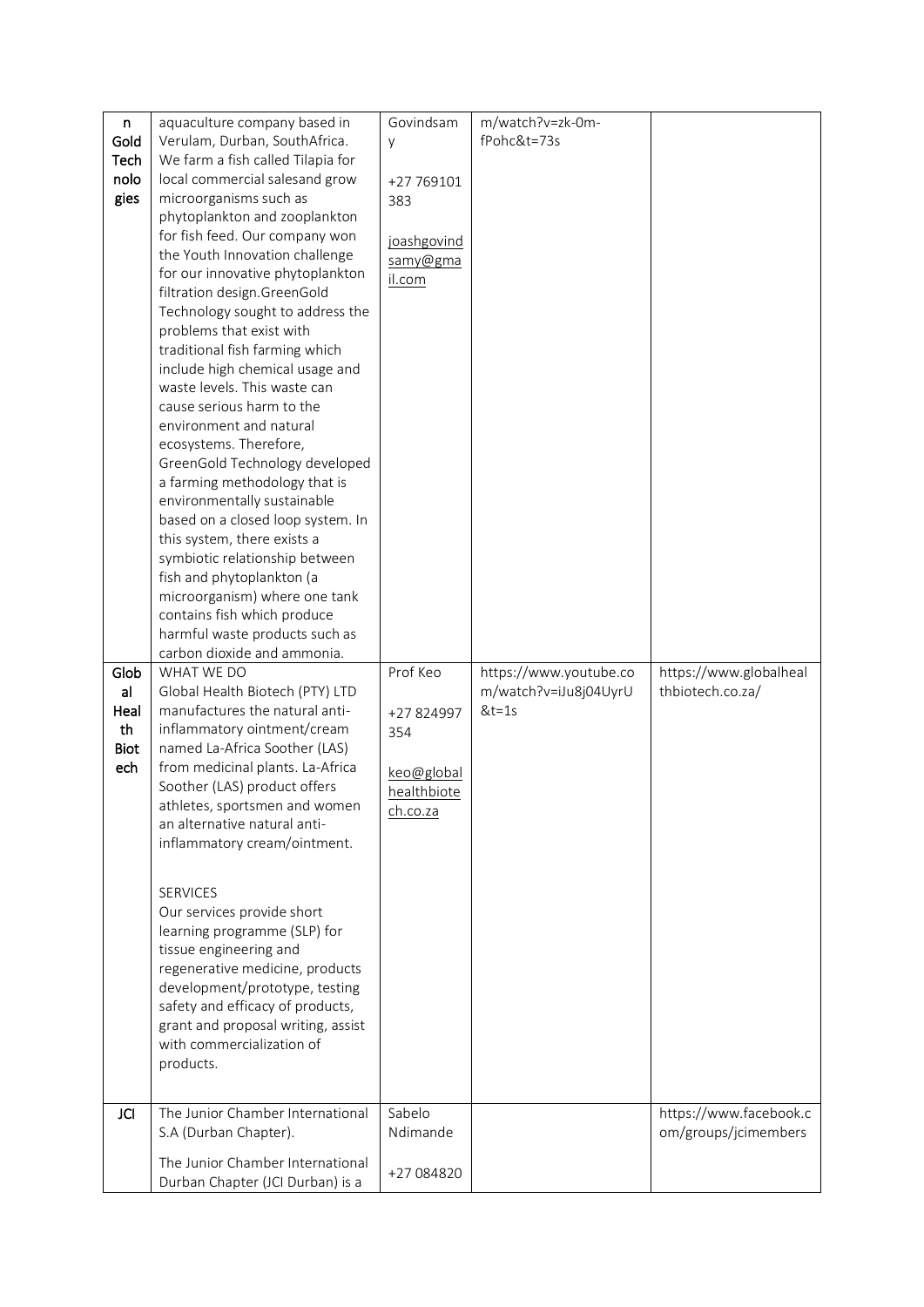|                            | local organization that is a non-<br>profit which is an affiliate of JCI<br>South Africa. JCI Durban was the<br>first Chapter to affiliate in Africa<br>in 1956 with the International<br>body of Junior Chamber<br>International. Due to the<br>countries' political situation at<br>that time, JCI Durban Chapter<br>ceased to exist. In 2011 an idea to<br>re-launch the chapter was<br>introduced, the background work<br>which included among other<br>things recruiting members was<br>done. In 07 June 2014 JCI Durban<br>was successfully re-launched and<br>fully affiliated with JCI South<br>Africa.<br>Since this Chapter was re-<br>launched, we have seen many<br>achievements in terms of projects<br>and person growth opportunities.<br>We hope to uphold the JCI's<br>Vision is to be the leading global<br>network of young active citizens;<br>our mission is to provide<br>development opportunities that<br>empower young people. | 6551<br>durban@jci<br>southafrica.<br>co.za    |                                                                                                                                                       |
|----------------------------|---------------------------------------------------------------------------------------------------------------------------------------------------------------------------------------------------------------------------------------------------------------------------------------------------------------------------------------------------------------------------------------------------------------------------------------------------------------------------------------------------------------------------------------------------------------------------------------------------------------------------------------------------------------------------------------------------------------------------------------------------------------------------------------------------------------------------------------------------------------------------------------------------------------------------------------------------------|------------------------------------------------|-------------------------------------------------------------------------------------------------------------------------------------------------------|
| Inno<br>vate<br>Dur<br>ban | Innovate Durban (RF) NPC is a<br>registered non-profit company<br>set up as a special purpose<br>vehicle to support innovators,<br>innovation and the innovation<br>ecosystem through programmes,<br>research and capacity building &<br>skills development (as well as<br>customised programmes<br>e.g.design thinking workshops<br>and sprints). The programmes<br>and activities of the organisation<br>is supported through the virtual<br>and physical platforms<br>(Innovation Co-Lab) and events.                                                                                                                                                                                                                                                                                                                                                                                                                                                | +27 087365<br>3131<br>info@innov<br>ate.durban | https://www.facebook.c<br>om/innovatedurban<br>https://twitter.com/inn<br>ovatedurban<br>https://www.linkedin.co<br>m/company/innovate-<br>durbannpc/ |
| Insa<br>ka                 | Referred to by one student<br>as "the solution to South Africa's<br>struggling online<br>entrepreneur" Insaka is<br>committed to helping<br>entrepreneurs to start and grow<br>their own online businesses. With<br>over a decade of eCommerce<br>experience we want to share our<br>knowledge with others to help<br>you to avoid the mistakes we                                                                                                                                                                                                                                                                                                                                                                                                                                                                                                                                                                                                      |                                                | www.insaka.co.za<br>https://www.facebook.c<br>om/Insaka.eComm<br>https://www.instagram.<br>com/warrick_kernes/                                        |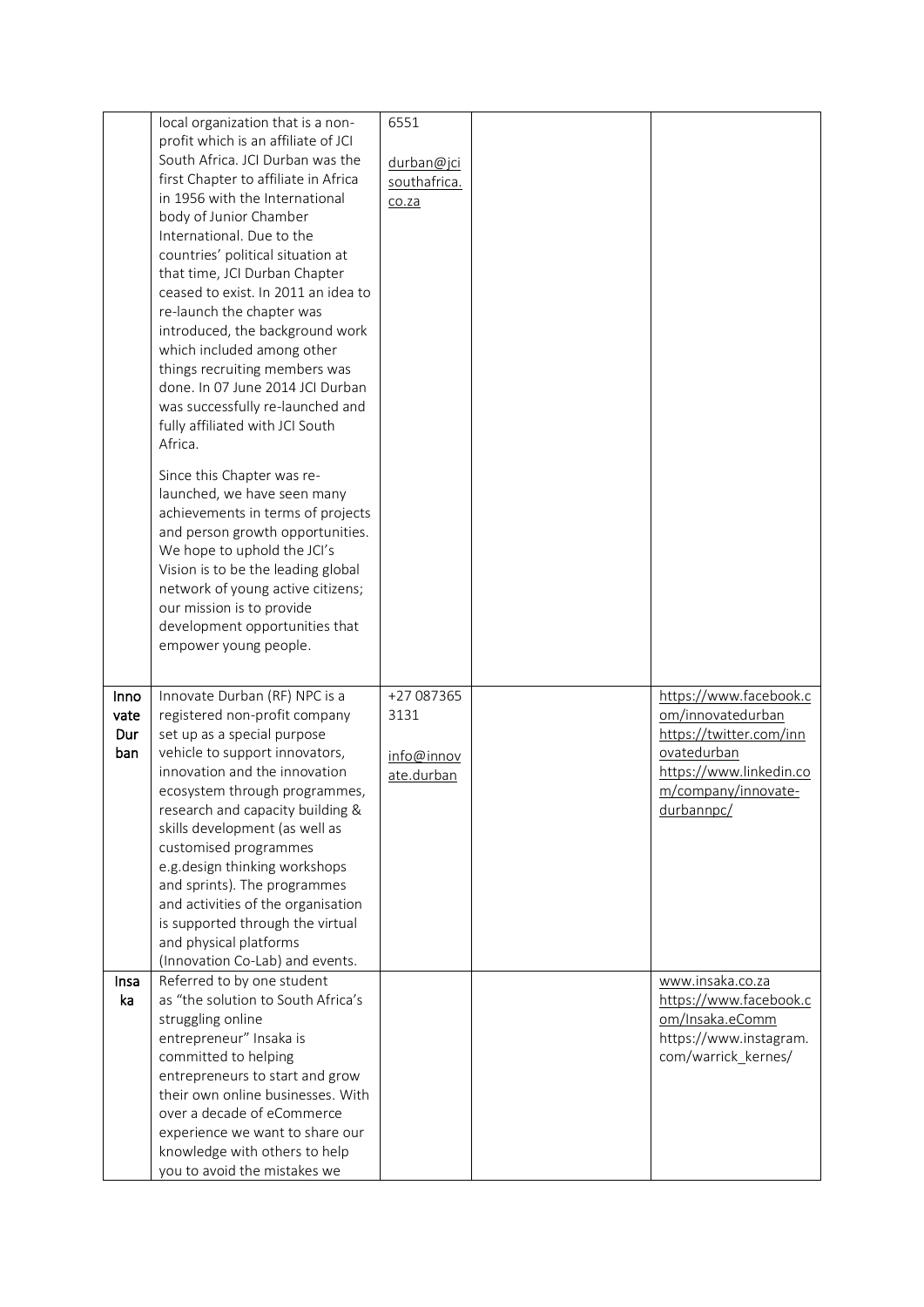|       | made and to accelerate your                                           |             |                 |                           |
|-------|-----------------------------------------------------------------------|-------------|-----------------|---------------------------|
|       | learning, growth and success                                          |             |                 |                           |
|       | online. Insaka has already helped                                     |             |                 |                           |
|       | thousands of entrepreneurs to                                         |             |                 |                           |
|       | achieve more success online and                                       |             |                 |                           |
|       | we are proud to have been                                             |             |                 |                           |
|       | approved as Africa\'s only Shopify                                    |             |                 |                           |
|       | Education Partner and only one                                        |             |                 |                           |
|       | of a few worldwide. On the                                            |             |                 |                           |
|       | www.insaka.co.za website you'll                                       |             |                 |                           |
|       | find a wide range of free valuable                                    |             |                 |                           |
|       | resources to get you started and                                      |             |                 |                           |
|       | to help you no matter where you                                       |             |                 |                           |
|       | are in your eCommerce journey.                                        |             |                 |                           |
|       | We also offer a selection of super                                    |             |                 |                           |
|       | high value step-by-step video                                         |             |                 |                           |
|       | courses for those wanting to                                          |             |                 |                           |
|       | maximize their time and fast track                                    |             |                 |                           |
|       | their success.                                                        |             |                 |                           |
| Kasi  | Enlightikasi is a Township Lifestyle                                  | Njabulo     | Sakhi has video | https://enlightikasi.co.z |
| Enlig | Market place, in the form of a                                        | Mkhosana    |                 | a/                        |
| hten  | digital application available for                                     |             |                 |                           |
| men   | download on all mobile devices.                                       | +27 659212  |                 |                           |
| t     | Enlightikasi, aims to representing                                    | 9371        |                 |                           |
|       | the township lifestyle in a positive                                  |             |                 |                           |
|       | way (i.e. Enlightikasi Digital                                        | nmkhosna    |                 |                           |
|       | Application, downloadable from                                        | @enlightika |                 |                           |
|       | all mobile devices from Google                                        | si.co.za    |                 |                           |
|       | Play Store & Apple Store). Your<br>one stop online platform that will |             |                 |                           |
|       | give you an authentic township                                        |             |                 |                           |
|       | lifestyle experience thru a digital                                   |             |                 |                           |
|       | application. "Your Guide to iKasi                                     |             |                 |                           |
|       | Lifestyle" is our slogan.                                             |             |                 |                           |
|       | Enlightikasi aims on offering the                                     |             |                 |                           |
|       | user and its customers the                                            |             |                 |                           |
|       | following experiences                                                 |             |                 |                           |
|       | (summarised): Business to                                             |             |                 |                           |
|       | business trading via business                                         |             |                 |                           |
|       | listings, to encourage business                                       |             |                 |                           |
|       | amongst township based                                                |             |                 |                           |
|       | businesses as well as enable                                          |             |                 |                           |
|       | businesses from outside to locate                                     |             |                 |                           |
|       | the right partners within the                                         |             |                 |                           |
|       | township; Online store that caters                                    |             |                 |                           |
|       | to only township produced and                                         |             |                 |                           |
|       | manufactured products and                                             |             |                 |                           |
|       | goods or brands; A promotion of                                       |             |                 |                           |
|       | township based hustlers (big or                                       |             |                 |                           |
|       | small), this will be through                                          |             |                 |                           |
|       | individual profiles.                                                  |             |                 |                           |
| Prim  | I am Shermar Stuart, the founder                                      |             | Sakhi has video |                           |
| etec  | of Prime Tech and we are the                                          |             |                 |                           |
| h     | Oprah for the internet -                                              |             |                 |                           |
|       | everybody\'s getting some. The<br>company was founded on a vision     |             |                 |                           |
|       | of a completely digital nation in                                     |             |                 |                           |
|       |                                                                       |             |                 |                           |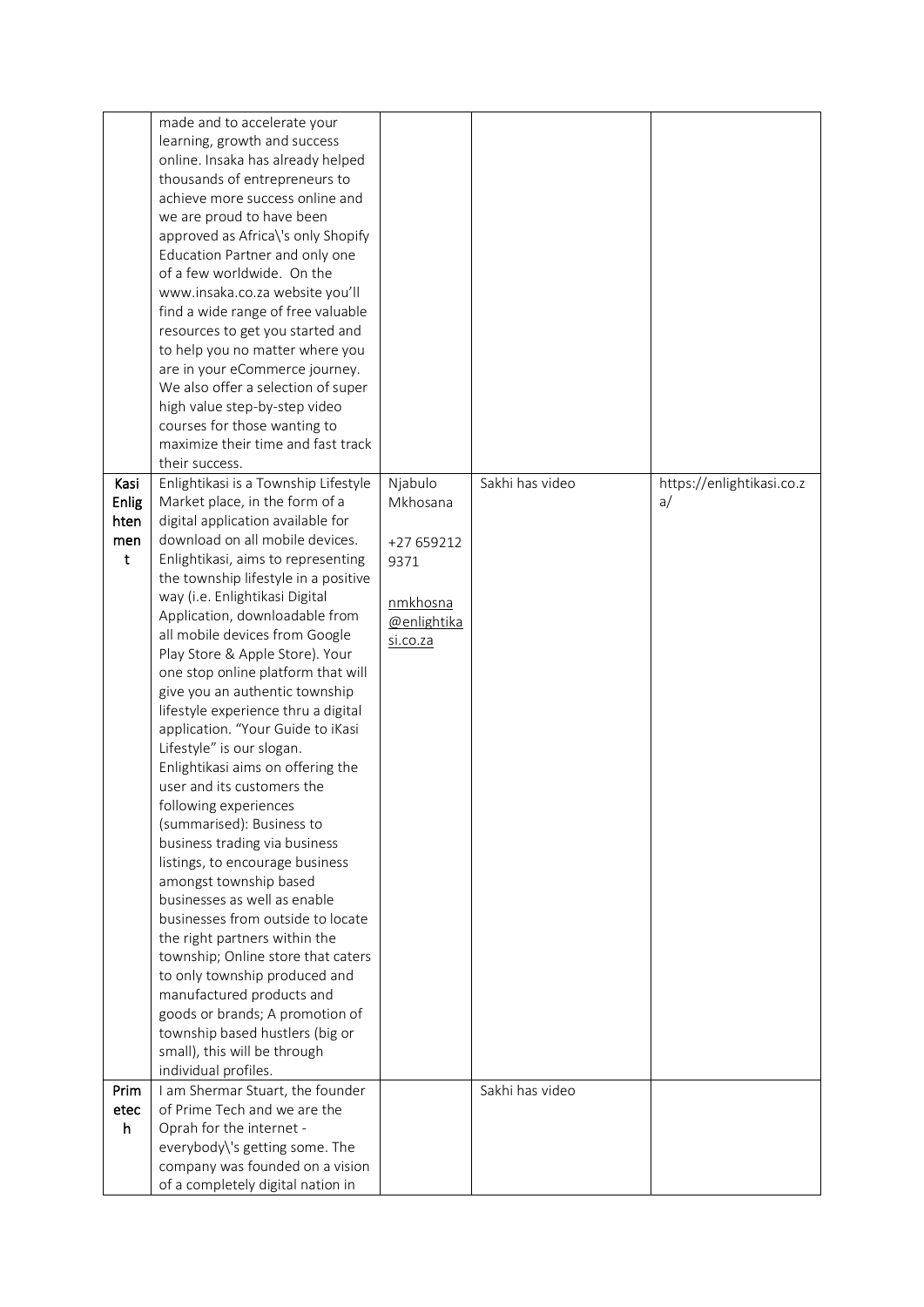|            | which everyone, everywhere, has                              |                           |                                  |  |
|------------|--------------------------------------------------------------|---------------------------|----------------------------------|--|
|            | access to connection and                                     |                           |                                  |  |
|            | information. In order to achieve                             |                           |                                  |  |
|            | this we have developed a device                              |                           |                                  |  |
|            | called The Prime that enables                                |                           |                                  |  |
|            | people to access and stream                                  |                           |                                  |  |
|            | content for free - without the use                           |                           |                                  |  |
|            | of Data #dataless streaming.                                 |                           |                                  |  |
|            | Initially it was developed as a                              |                           |                                  |  |
|            | solution to increase local content                           |                           |                                  |  |
|            |                                                              |                           |                                  |  |
|            | consumption because we                                       |                           |                                  |  |
|            | understood that the problem was                              |                           |                                  |  |
|            | the ridiculously high cost of Data -                         |                           |                                  |  |
|            | so we figured let\'s solve that                              |                           |                                  |  |
|            | problem and eliminate the need                               |                           |                                  |  |
|            | for data entirely - and Bamm -                               |                           |                                  |  |
|            | came the Prime. Then we realized                             |                           |                                  |  |
|            | that there is some much more                                 |                           |                                  |  |
|            | that we could apply the                                      |                           |                                  |  |
|            | innovation to and this led to our                            |                           |                                  |  |
|            | journey of innovation. The Prime                             |                           |                                  |  |
|            | is around the size of a cell phone                           |                           |                                  |  |
|            | and it works like wifi. It                                   |                           |                                  |  |
|            | broadcasts a network that                                    |                           |                                  |  |
|            | enables people to connect and                                |                           |                                  |  |
|            | access content - we are able to                              |                           |                                  |  |
|            | curate, regulate                                             |                           |                                  |  |
| <b>Nub</b> |                                                              |                           | https://www.youtube.co           |  |
|            |                                                              |                           |                                  |  |
| rix        |                                                              |                           |                                  |  |
|            |                                                              |                           | m/watch?v=QddkYnEGkC<br>$E&t=3s$ |  |
|            |                                                              | $+2$<br>$\bullet$         |                                  |  |
| SkyH       | Drivenbyinnovation. Drivenbypassi                            |                           | https://youtu.be/Unjp8Q          |  |
| igh        | onforenvironmentalsustainability.                            | 70                        | qd-iQ                            |  |
| Inno       | Weareinnovatorsatheart.SkyHigh                               | 87                        |                                  |  |
| vati       | Innovations creates and turns raw                            | 36                        |                                  |  |
| on         | ideas through innovation, passion                            | 53                        |                                  |  |
|            | and excellence into remarkable                               | 13                        |                                  |  |
|            | working solutions; our                                       | 1                         |                                  |  |
|            | innovations precisely tackles and                            | $\frac{inf}{ }$           |                                  |  |
|            | solves challenges in and around                              | $\overline{\mathsf{o}}$   |                                  |  |
|            | our                                                          | @i                        |                                  |  |
|            | livingandworkspaces. Thishasbeen                             | n n                       |                                  |  |
|            | demonstratedbythedevelopment                                 | $\underline{\mathsf{ov}}$ |                                  |  |
|            | ofourfirstproduct;theHyDrop.Wh                               | $\underline{\mathsf{at}}$ |                                  |  |
|            | at initially started as an idea to                           | <u>e.</u>                 |                                  |  |
|            | save water and optimize                                      | du                        |                                  |  |
|            | efficiency in the use of communal                            | <u>rb</u>                 |                                  |  |
|            | and personal free standing water                             | $an$                      |                                  |  |
|            | taps, has now been developed to                              |                           |                                  |  |
|            | address and solve the pains                                  |                           |                                  |  |
|            | associated with the daily use of                             |                           |                                  |  |
|            | water taps i.e.water wastage and                             |                           |                                  |  |
|            | hygiene. Mission• Creating                                   |                           |                                  |  |
|            | sustainable innovative solutions                             |                           |                                  |  |
|            | which make green living a reality                            |                           |                                  |  |
|            | for all Vision. To lead the supply                           |                           |                                  |  |
|            | of environmental sustaining<br>products. Pioneering in green |                           |                                  |  |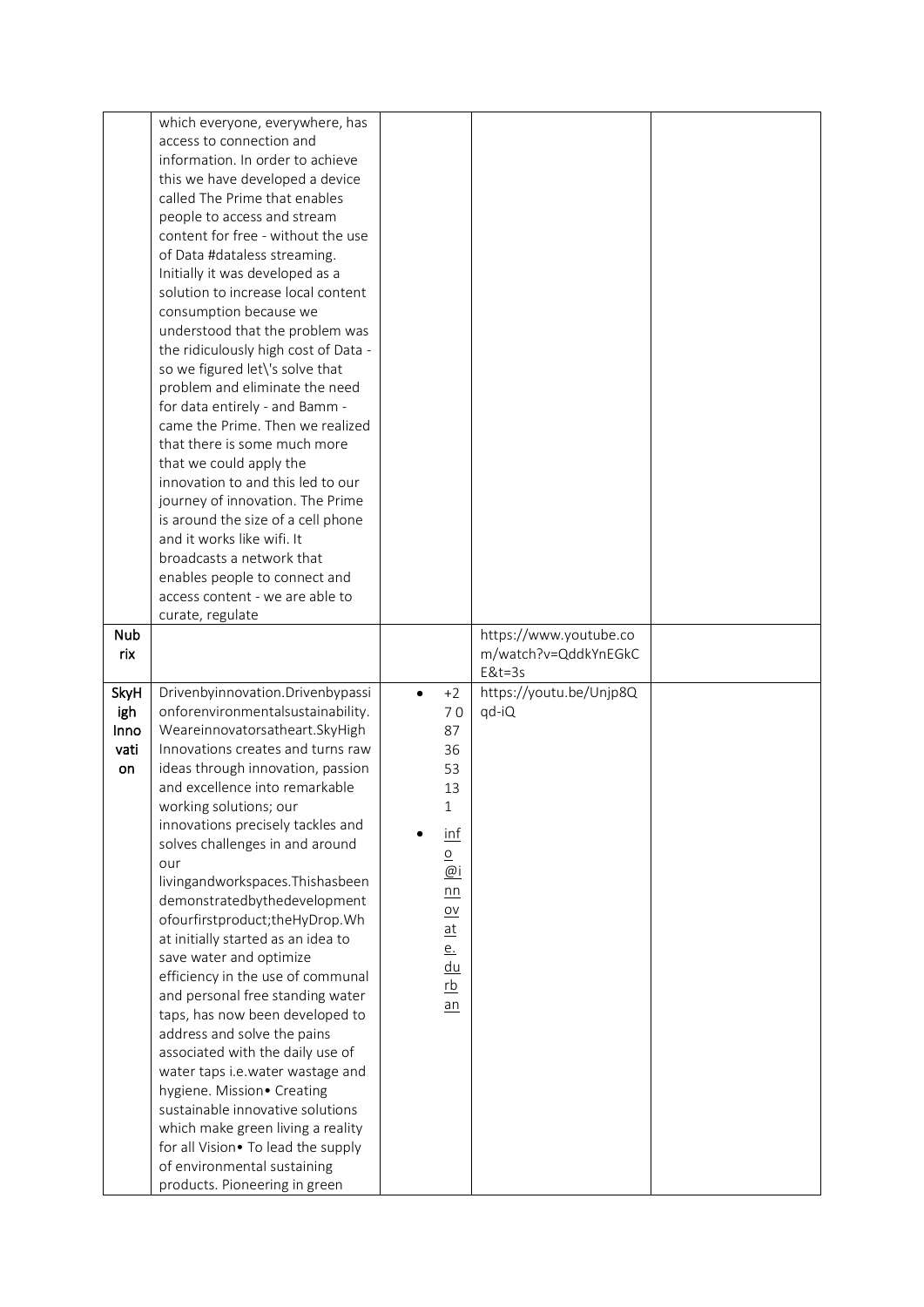|                                   | thinking and innovation.<br>Values: • Uncapped Thinking •<br>Innovation• Excellence<br>• Environmental Sustainability<br>•Love-Peace-Respect                                                                                                                                                                                                                                                                                                                                                                                                                                                                                                                                                                                                                                                                                                  |                                                               |                                                 |                                                                                                                                                                                                                                                                       |
|-----------------------------------|-----------------------------------------------------------------------------------------------------------------------------------------------------------------------------------------------------------------------------------------------------------------------------------------------------------------------------------------------------------------------------------------------------------------------------------------------------------------------------------------------------------------------------------------------------------------------------------------------------------------------------------------------------------------------------------------------------------------------------------------------------------------------------------------------------------------------------------------------|---------------------------------------------------------------|-------------------------------------------------|-----------------------------------------------------------------------------------------------------------------------------------------------------------------------------------------------------------------------------------------------------------------------|
| New<br>Roy<br>oam<br>$\mathbf{e}$ | Hi, I'm Francis Djumo, founder of<br>Royaume du Djuimo, or Royaume<br>for short. Royaume is a startup<br>consisting of three partners and<br>myself where we discover a<br>problem and provide solutions, as<br>a product, that are tech.<br>The smart flow meter is<br>Royaume's first solution we are<br>present. This idea the came to<br>being in 2020, where people<br>where frustrated of the absurd<br>water billing and surprise bursts<br>pipes or water leakages. The<br>concept of how the this meter<br>works are:<br>. It can track the water usage and<br>pressure.<br>·Using an app, people can view<br>the current water usage and<br>pressure.<br>·People can able to make<br>payment for their current usage<br>based on municipal standards.<br>• Providing communication<br>between the local Municipality<br>and people. | Francis<br>Djumo<br>067876541<br>$\Omega$                     | Sakhi has video                                 | LinkedIn: https://www.li<br>nkedin.com/in/francis-<br>junior-djumo-<br>334233151<br>Facebook: https://www.<br>facebook.com/profile.p<br>hp?id=10000886681179<br>$\overline{3}$<br>Instagram:<br>https://www.instagram.<br>com/francisjunior djui<br>$\underline{mo}/$ |
| Sma<br>rt<br>Ergo<br>nom<br>ics   | The management of ergonomics<br>is legislated in South Africa<br>through the Occupational Health<br>and Safety Act's Ergonomics<br>Regulations of 2019, as well as<br>through other industry specific<br>laws, regulations and standards.<br>Therefore, organisations, in<br>almost all sectors in the country,<br>are mandated to implement<br>ergonomics. Smart Ergonomics is<br>a South African based<br>consultancy that provides<br>ergonomics services and<br>solutions for a range of industries<br>including transport, mining,<br>manufacturing, healthcare, and<br>service industries. Contact Smart<br>Ergonomics (https://smarte-<br>ergonomics.co.za/) if you would<br>like to learn more about<br>ergonomics or are looking for                                                                                                 | info@smart<br>$e-$<br>ergonomics<br>.co.za<br>082 622<br>2993 | https://www.youtube.co<br>m/watch?v=KnourC-Ogjs | https://www.facebook.c<br>om/Smart-Ergonomics-<br>106824274006576/<br>https://www.linkedin.co<br>m/in/sma-ngcamu-<br>tukulula-54136910/<br>https://twitter.com/Sm<br>art Ergo SA<br>https://smarte-<br>ergonomics.co.za/                                              |